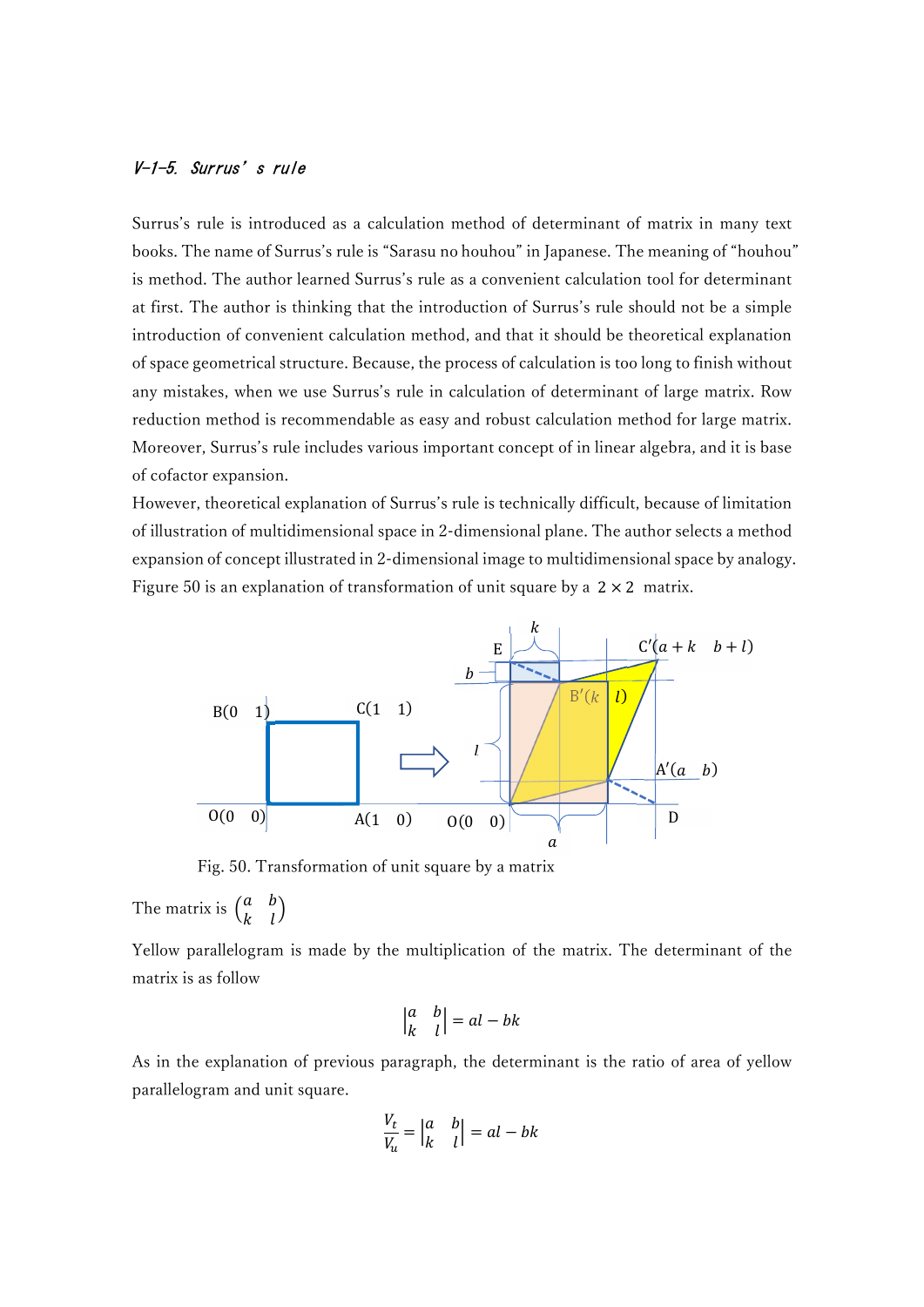## $V_t$ : area of yelow parallelogramo $\mathbf{B}^{\prime} \mathbf{A}^{\prime}$

 $V_u$ : area of unit square

Here,

$$
V_u=1
$$

Then

$$
V_t = al - bk
$$

On the other hand, when we calculate the area of yellow parallelogram geometrically.

Area of square OEC'D = area of yellow parallelogram OB'C'A' +  $\Delta$ OEB' +  $\Delta$ EC'B' +  $\Delta$ DA'C' +  $\Delta$ OA'D

Area of square 
$$
OECD = (a + k)(b + l)
$$
  
\n
$$
\Delta OEB' = \Delta DA'C' = \frac{1}{2}k(b + l)
$$
\n
$$
\Delta EC'B' = \Delta OA'D = \frac{1}{2}b(a + k)
$$
\nArea of square  $OECD = V_t + \Delta OEB' + \Delta EC'B' + \Delta DA'C' + \Delta OA'D$   
\n
$$
V_t = \text{Area of square } OEC'D - (\Delta OEB' + \Delta EC'B' + \Delta DA'C' + \Delta OA'D)
$$
\n
$$
= (a + k)(b + l) - k(b + l) - b(a + k)
$$
\n
$$
= ak + al + kb + kl - kb - kl - ab - kb
$$
\n
$$
= al - kb
$$

We can confirm the area of area of yelow parallelogramo $\mathbf{B}^{\prime}(\mathbf{V}_t)$  is determinant. We already know determinant is expansion ratio by the matrix and area of original unit square is 1. This is not sensational. However, when we watch the illustration carefully, we can notice following important fact.

Value of  $al$  is area of orange rectangle and value of  $kb$  is area of light blue rectangle. The area of the parallelogram can be obtained as a difference between the two rectangles. Moreover, the relation of horizontal and vertical are reverse between two rectangles. If we express this relation as positive and negative. We can accept the calculation not as difference but as sum of values in reverse direction.

$$
V_t = al + (-kb)
$$

This is Surrus's rule. We can expand this method to multidimensional space. When we remove a dimension from n-dimensional space. We can calculate (n-1)-dimensional super-volume (magnitude). We can accept the magnitude as n-dimensional super area. This is the determinant of matrix which not include the dimension as an element. We call the matrix as cofactor matrix. There are  $n$  set of dimension and cofactor matrix. The magnitude of total ndimensional super volume is total sum of products of dimension and its cofactor including sign. Figure 51 is schematic expression of Surrus's rule in multidimension.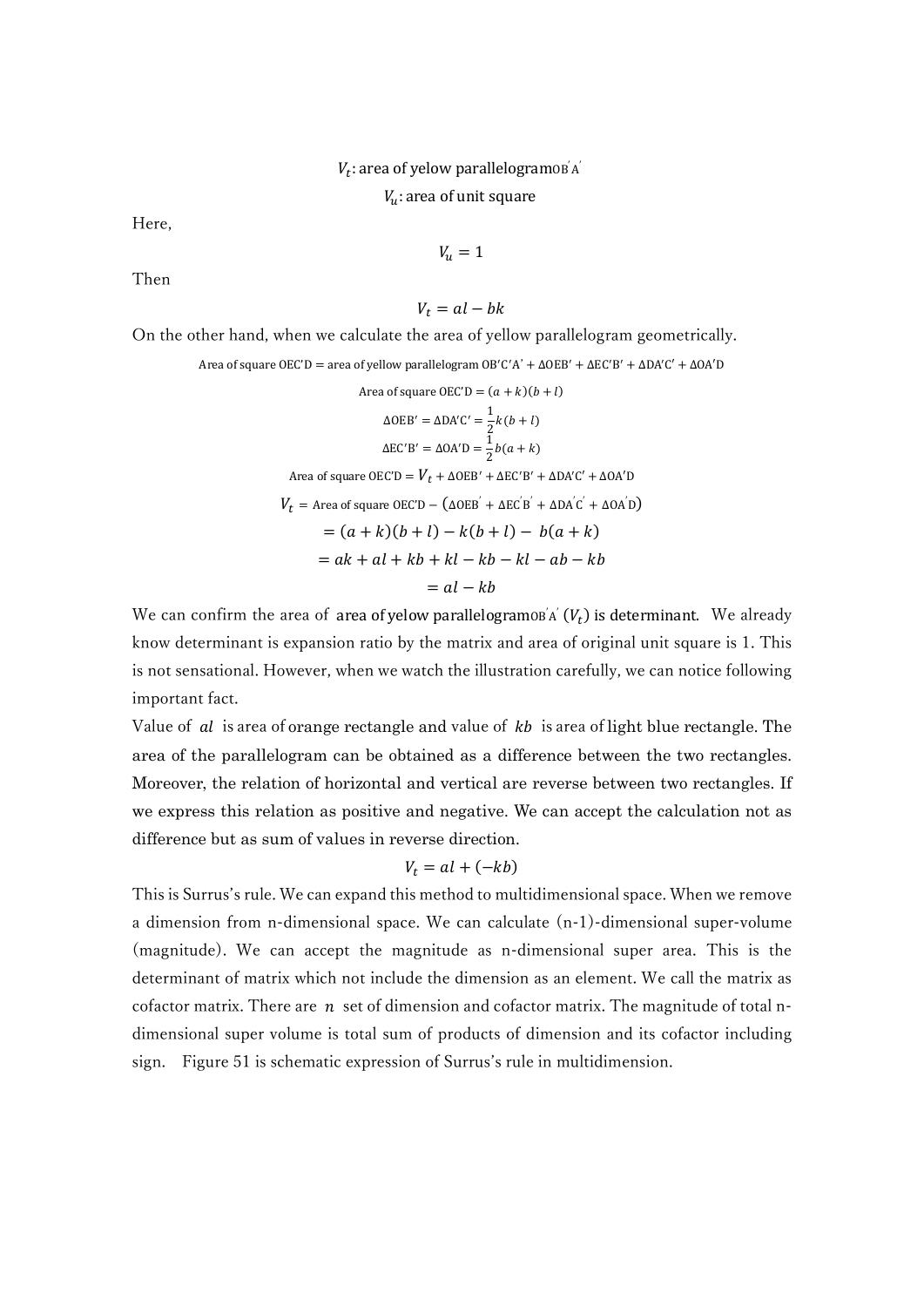

Fig. 51. Schematic illustration of Surrus's rule

The rule is mathematically explained as follows.

At first we select first column as a dimension to remove from original matrix.

$$
\begin{vmatrix}\na_{11} & a_{12} & \cdots & a_{1n} \\
a_{21} & a_{22} & \cdots & a_{2n} \\
\vdots & \vdots & \ddots & \vdots \\
a_{n1} & a_{n2} & \cdots & a_{nn}\n\end{vmatrix} = \begin{vmatrix}\na_{11} + 0 + \cdots + 0 & a_{12} & \cdots & a_{1n} \\
a_{21} + 0 + \cdots + 0 & a_{22} & \cdots & a_{2n} \\
\vdots & \vdots & \ddots & \vdots \\
a_{n1} + 0 + \cdots + 0 & a_{n2} & \cdots & a_{nn}\n\end{vmatrix}
$$
\n
$$
= \begin{vmatrix}\na_{11} + 0 + \cdots + 0 & a_{12} & \cdots & a_{1n} \\
0 + a_{21} + \cdots + 0 & a_{22} & \cdots & a_{2n} \\
0 + a_{21} + \cdots + 0 & a_{22} & \cdots & a_{2n} \\
\vdots & \vdots & \ddots & \vdots \\
0 + \cdots + 0 + a_{n1} & a_{n2} & \cdots & a_{nn}\n\end{vmatrix}
$$
\n
$$
= \frac{1}{n} \begin{vmatrix}\na_{11} & a_{12} & \cdots & a_{1n} \\
0 & a_{22} & \cdots & a_{2n} \\
\vdots & \vdots & \ddots & \vdots \\
0 & a_{n2} & \cdots & a_{nn}\n\end{vmatrix} + \frac{1}{n} \begin{vmatrix}\n0 & a_{12} & \cdots & a_{1n} \\
a_{21} & a_{22} & \cdots & a_{2n} \\
\vdots & \vdots & \ddots & \vdots \\
0 & a_{n2} & \cdots & a_{nn}\n\end{vmatrix} + \cdots + \frac{1}{n} \begin{vmatrix}\n0 & a_{12} & \cdots & a_{1n} \\
0 & a_{22} & \cdots & a_{2n} \\
\vdots & \vdots & \ddots & \vdots \\
a_{n1} & a_{n2} & \cdots & a_{nn}\n\end{vmatrix}
$$

Swapping of rows

| $1na_{11}$<br>. .<br>п | $u_1$<br>ᆠ<br>$a_{22}$<br>$a_{n}$ | $\cdots$<br>$\cdots$<br>$\cdots$ | 11 I L<br>$a_{2n}$<br>$\iota_{nn}$ | $ina_{21}$<br>$\sqrt{11}$<br>0<br>$\boldsymbol{n}$ | م د ب<br>$\overline{\mathcal{L}}$<br>$a_{12}$<br>$a_{n}$ | $\cdots$<br>$\cdots$<br>$\cdots$ | $a_{2n}$<br>$a_{1n}$<br>$a_{nn}$ | $n-1$<br> | $na_{n}$<br>1 L 1 | $a_{n2}$<br>$a_{22}$<br>$a_{n-1}$<br>+ ← | $\cdots$<br>$\cdots$<br>$\cdots$ | ∙nn<br>2n<br>un_ |
|------------------------|-----------------------------------|----------------------------------|------------------------------------|----------------------------------------------------|----------------------------------------------------------|----------------------------------|----------------------------------|-----------|-------------------|------------------------------------------|----------------------------------|------------------|
|                        |                                   |                                  |                                    |                                                    |                                                          |                                  |                                  |           |                   |                                          |                                  |                  |

## Subtraction of scalar times of a row from other rows

$$
= \frac{(-1)^0}{n} \begin{vmatrix} na_{11} & 0 & \cdots & 0 \\ 0 & a_{22} & \cdots & a_{2n} \\ \vdots & \vdots & \ddots & \vdots \\ 0 & a_{n2} & \cdots & a_{nn} \end{vmatrix} + \frac{(-1)^1}{n} \begin{vmatrix} na_{21} & 0 & \cdots & 0 \\ 0 & a_{12} & \cdots & a_{1n} \\ \vdots & \vdots & \ddots & \vdots \\ 0 & a_{n2} & \cdots & a_{nn} \end{vmatrix} + \cdots + \frac{(-1)^{n-1}}{n} \begin{vmatrix} na_{n1} & 0 & \cdots & 0 \\ 0 & a_{22} & \cdots & a_{2n} \\ \vdots & \vdots & \ddots & \vdots \\ 0 & a_{n-12} & \cdots & a_{n-1n} \end{vmatrix}
$$

$$
= \frac{(-1)^0}{n} \begin{vmatrix} na_{11} & 0 & a_{22} & \cdots & a_{2n} \\ 0 & \begin{vmatrix} a_{22} & \cdots & a_{2n} \\ \vdots & \ddots & \vdots \\ a_{n2} & \cdots & a_{nn} \end{vmatrix} + \frac{(-1)^1}{n} \begin{vmatrix} na_{21} & 0 & a_{22} & \cdots & a_{2n} \\ 0 & \begin{vmatrix} a_{22} & \cdots & a_{2n} \\ \vdots & \ddots & \vdots \\ a_{n-12} & \cdots & a_{n-1n} \end{vmatrix}
$$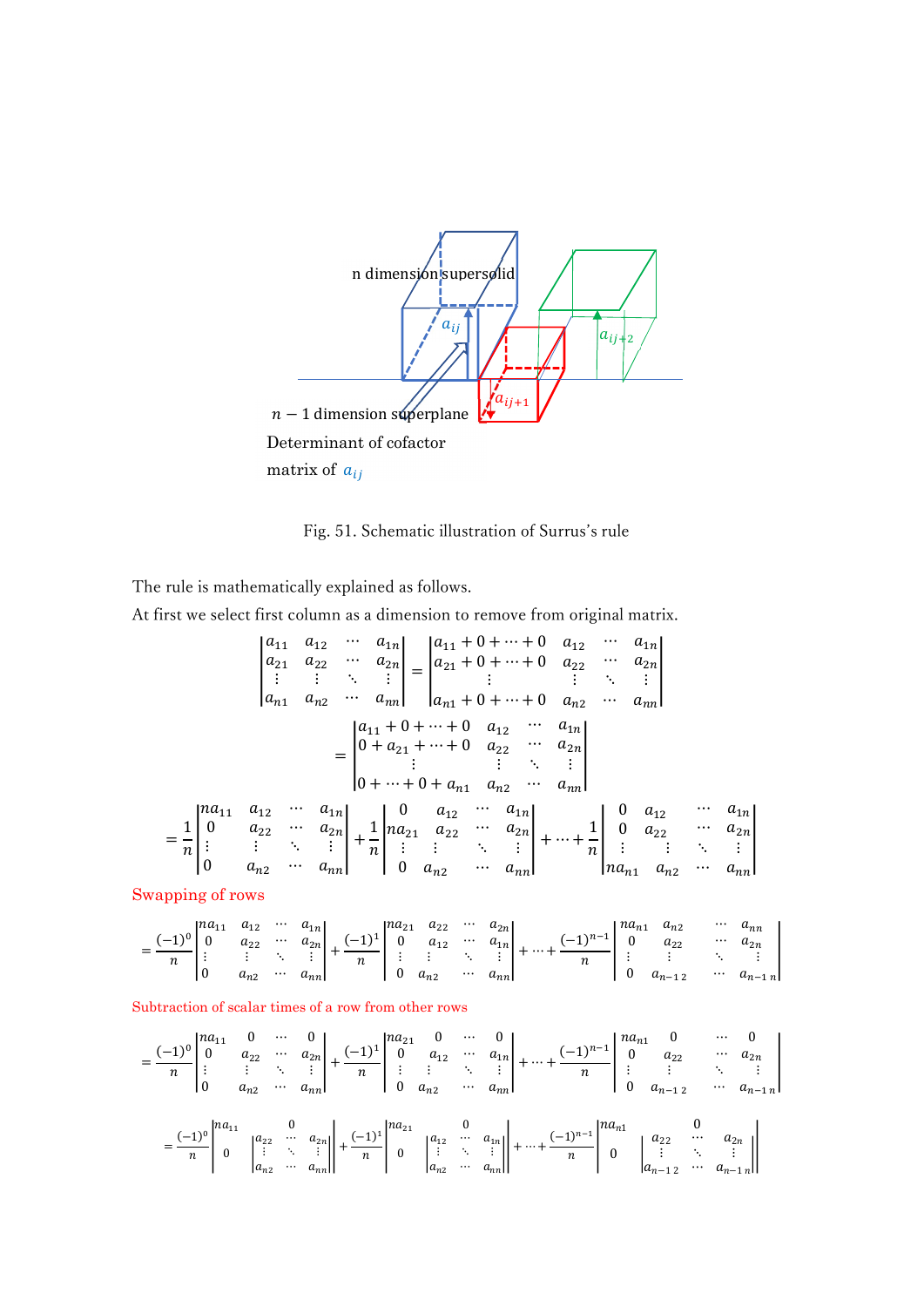$$
= (-1)^{0} a_{11} \begin{vmatrix} a_{22} & \cdots & a_{2n} \\ \vdots & \ddots & \vdots \\ a_{n2} & \cdots & a_{nn} \end{vmatrix} + (-1)^{1} a_{21} \begin{vmatrix} a_{12} & \cdots & a_{1n} \\ \vdots & \ddots & \vdots \\ a_{n2} & \cdots & a_{nn} \end{vmatrix} + \cdots + (-1)^{n-1} a_{n1} \begin{vmatrix} a_{22} & \cdots & a_{2n} \\ \vdots & \ddots & \vdots \\ a_{n-12} & \cdots & a_{n-1n} \end{vmatrix}
$$

This is basic procedure. The name of this procedure is cofactor expansion. We can reduce one dimension by this procedure and can obtain *n* determinants of  $(n - 1)$ -dimensional matrix. We can repeat same procedure to reach 1 dimensional matrix. It is bothersome to write the process downward from n-dimension to 1-dimension. The author explains the process upward from 2-dimension.

Case  $1(2 \times 2)$ 

$$
\begin{vmatrix} a_{11} & a_{12} \\ a_{21} & a_{22} \end{vmatrix} = \begin{vmatrix} a_{11} + 0 & a_{12} \\ a_{21} + 0 & a_{22} \end{vmatrix} = \begin{vmatrix} a_{11} + 0 & a_{12} \\ 0 + a_{21} & a_{22} \end{vmatrix} = \frac{1}{2} \begin{vmatrix} 2a_{11} & a_{12} \\ 0 & a_{22} \end{vmatrix} + \frac{1}{2} \begin{vmatrix} 0 & a_{12} \\ 2a_{21} & a_{22} \end{vmatrix}
$$

$$
= \frac{1}{2} \begin{vmatrix} 2a_{11} & a_{12} \\ 0 & a_{22} \end{vmatrix} - \frac{1}{2} \begin{vmatrix} 2a_{21} & a_{22} \\ 0 & a_{12} \end{vmatrix} = \frac{1}{2} \begin{vmatrix} 2a_{11} & 0 \\ 0 & a_{22} \end{vmatrix} - \frac{1}{2} \begin{vmatrix} 2a_{21} & 0 \\ 0 & a_{22} \end{vmatrix}
$$

$$
= \frac{1}{2} \begin{vmatrix} 2a_{11} & 0 \\ 0 & |a_{22}| \end{vmatrix} - \frac{1}{2} \begin{vmatrix} 2a_{21} & a_{22} \\ 0 & |a_{12}| \end{vmatrix} = \begin{vmatrix} a_{11} & 0 \\ 0 & |a_{22}| \end{vmatrix} - \begin{vmatrix} a_{21} & 0 \\ 0 & |a_{12}| \end{vmatrix}
$$

$$
= a_{11}|a_{22}| - a_{21}|a_{12}| = a_{11}a_{22} - a_{21}a_{12}
$$

Case  $2(3 \times 3)$ 

|                                                                                                                                                                                                                                 |  |  | $\begin{vmatrix} a_{11} & a_{12} & a_{13} \\ a_{21} & a_{22} & a_{23} \\ a_{31} & a_{32} & a_{33} \end{vmatrix} = \begin{vmatrix} a_{11} + 0 + 0 & a_{12} & a_{13} \\ a_{21} + 0 + 0 & a_{22} & a_{23} \\ a_{31} + 0 + 0 & a_{32} & a_{33} \end{vmatrix} = \begin{vmatrix} a_{11} + 0 + 0 & a_{12} & a_{13} \\ 0 + a_{21} + 0 & a_{22} & a_{23} \\ 0 + 0 + a_{31} & a_{32$ |  |  |  |  |  |  |
|---------------------------------------------------------------------------------------------------------------------------------------------------------------------------------------------------------------------------------|--|--|----------------------------------------------------------------------------------------------------------------------------------------------------------------------------------------------------------------------------------------------------------------------------------------------------------------------------------------------------------------------------|--|--|--|--|--|--|
|                                                                                                                                                                                                                                 |  |  | $=\frac{1}{3}\begin{vmatrix} 3a_{11} & a_{12} & a_{13} \\ 0 & a_{22} & a_{23} \\ 0 & a_{32} & a_{33} \end{vmatrix} + \frac{1}{3}\begin{vmatrix} 0 & a_{12} & a_{13} \\ 3a_{21} & a_{22} & a_{23} \\ 0 & a_{32} & a_{33} \end{vmatrix} + \frac{1}{3}\begin{vmatrix} 0 & a_{12} & a_{13} \\ 0 & a_{22} & a_{23} \\ 3a_{31} & a_{32} & a_{33} \end{vmatrix}$                  |  |  |  |  |  |  |
|                                                                                                                                                                                                                                 |  |  | $=\frac{1}{3}\begin{vmatrix} 3a_{11} & a_{12} & a_{13} \\ 0 & a_{22} & a_{23} \\ 0 & a_{32} & a_{33} \end{vmatrix} + \frac{-1}{3}\begin{vmatrix} 3a_{21} & a_{22} & a_{23} \\ 0 & a_{12} & a_{13} \\ 0 & a_{32} & a_{33} \end{vmatrix} + \frac{1}{3}\begin{vmatrix} 3a_{31} & a_{32} & a_{33} \\ 0 & a_{12} & a_{13} \\ 0 & a_{22} & a_{23} \end{vmatrix}$                 |  |  |  |  |  |  |
|                                                                                                                                                                                                                                 |  |  | $=\frac{1}{3}\begin{vmatrix} 3a_{11} & 0 & 0 \\ 0 & a_{22} & a_{23} \\ 0 & a_{32} & a_{33} \end{vmatrix} +\frac{-1}{3}\begin{vmatrix} 3a_{21} & 0 & 0 \\ 0 & a_{12} & a_{13} \\ 0 & a_{32} & a_{33} \end{vmatrix} +\frac{1}{3}\begin{vmatrix} 3a_{31} & 0 & 0 \\ 0 & a_{12} & a_{13} \\ 0 & a_{22} & a_{23} \end{vmatrix}$                                                 |  |  |  |  |  |  |
|                                                                                                                                                                                                                                 |  |  | $=\frac{1}{3}\begin{vmatrix} 3a_{11} & 0 & 0 \\ 0 & a_{22} & a_{23} \\ 0 & a_{32} & a_{33} \end{vmatrix} +\frac{-1}{3}\begin{vmatrix} 3a_{21} & 0 & 0 \\ 0 & a_{12} & a_{13} \\ 0 & a_{32} & a_{33} \end{vmatrix} +\frac{1}{3}\begin{vmatrix} 3a_{31} & 0 & 0 \\ 0 & a_{12} & a_{13} \\ 0 & a_{22} & a_{23} \end{vmatrix}$                                                 |  |  |  |  |  |  |
|                                                                                                                                                                                                                                 |  |  | $=\frac{1}{3}\begin{vmatrix} 3a_{11} & 0 & 0 \\ 0 & a_{22} & a_{23} \\ 0 & a_{32} & a_{33} \end{vmatrix} +\frac{-1}{3}\begin{vmatrix} 3a_{21} & 0 & 0 \\ 0 & a_{12} & a_{13} \\ 0 & a_{32} & a_{33} \end{vmatrix} +\frac{1}{3}\begin{vmatrix} 3a_{31} & 0 & 0 \\ 0 & a_{12} & a_{13} \\ 0 & a_{22} & a_{23} \end{vmatrix}$                                                 |  |  |  |  |  |  |
| $= a_{11} \begin{vmatrix} a_{22} & a_{23} \\ a_{32} & a_{33} \end{vmatrix} - a_{21} \begin{vmatrix} a_{12} & a_{13} \\ a_{32} & a_{33} \end{vmatrix} + a_{31} \begin{vmatrix} a_{12} & a_{13} \\ a_{22} & a_{23} \end{vmatrix}$ |  |  |                                                                                                                                                                                                                                                                                                                                                                            |  |  |  |  |  |  |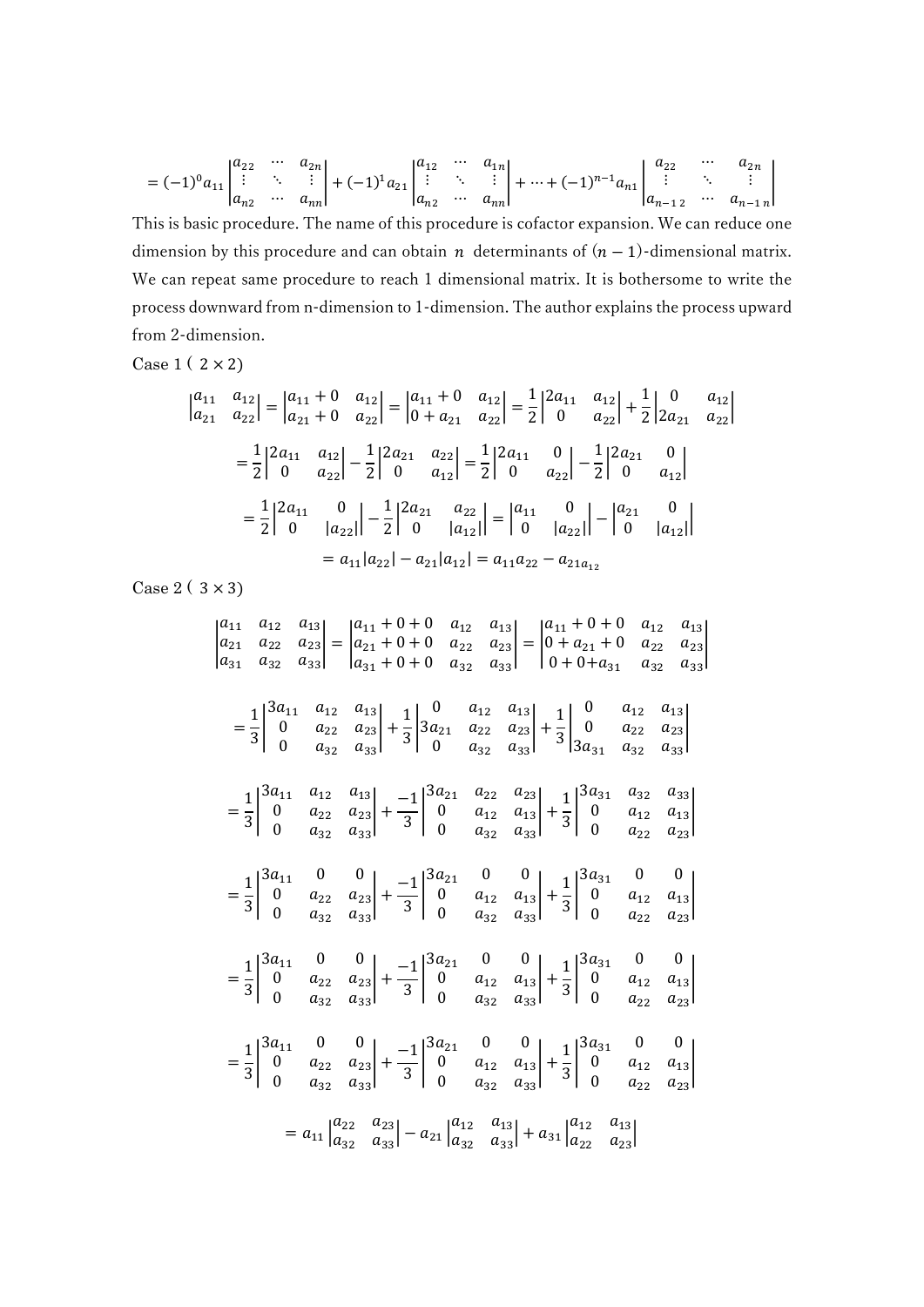Repeat same procedure as in case  $1(2 \times 2)$ 

$$
= a_{11} \left( \begin{vmatrix} a_{22} & 0 \\ 0 & |a_{33}|| \end{vmatrix} - \begin{vmatrix} a_{23} & 0 \\ 0 & |a_{32}|| \end{vmatrix} \right) - a_{21} \left( \begin{vmatrix} a_{12} & 0 \\ 0 & |a_{33}|| \end{vmatrix} - \begin{vmatrix} a_{13} & 0 \\ 0 & |a_{32}|| \end{vmatrix} \right) + a_{31} \left( \begin{vmatrix} a_{12} & 0 \\ 0 & |a_{23}|| \end{vmatrix} - \begin{vmatrix} a_{13} & 0 \\ 0 & |a_{22}|| \end{vmatrix} \right)
$$
  
=  $a_{11}a_{22}a_{33} - a_{11}a_{23}a_{32} - a_{12}a_{21}a_{33} + a_{13}a_{21}a_{32} + a_{12}a_{23}a_{31} - a_{13}a_{22}a_{31}$   
=  $a_{11}a_{22}a_{33} + a_{12}a_{23}a_{31} + a_{13}a_{21}a_{32} - (a_{13}a_{22}a_{31} + a_{12}a_{21}a_{33} + a_{11}a_{23}a_{32})$ 

Case  $3(4 \times 4)$ 

0  $a_{42}$ 

$$
\begin{vmatrix}\na_{11} & a_{12} & a_{13} & a_{14} \\
a_{21} & a_{22} & a_{23} & a_{24} \\
a_{31} & a_{32} & a_{33} & a_{34} \\
a_{41} & a_{42} & a_{43} & a_{44}\n\end{vmatrix} = \begin{vmatrix}\na_{11} + 0 + 0 + 0 & a_{12} & a_{13} & a_{14} \\
0 + a_{21} + 0 + 0 & a_{22} & a_{23} & a_{24} \\
0 + 0 + a_{31} + 0 & a_{32} & a_{33} & a_{34} \\
0 + 0 + 0 + a_{41} & a_{42} & a_{43} & a_{44}\n\end{vmatrix}
$$
\n
$$
= \frac{1}{4} \begin{vmatrix}\na_{11} & a_{12} & a_{13} & a_{14} \\
0 & a_{22} & a_{23} & a_{24} \\
0 & a_{32} & a_{33} & a_{34} \\
0 & a_{32} & a_{33} & a_{34} \\
0 & a_{32} & a_{33} & a_{34} \\
0 & a_{42} & a_{43} & a_{44}\n\end{vmatrix} + \frac{1}{4} \begin{vmatrix}\na_{12} & a_{13} & a_{14} \\
a_{21} & a_{22} & a_{23} & a_{24} \\
0 & a_{32} & a_{33} & a_{34} \\
0 & a_{42} & a_{43} & a_{44}\n\end{vmatrix} + \frac{1}{4} \begin{vmatrix}\na_{12} & a_{13} & a_{14} \\
a_{21} & a_{22} & a_{23} & a_{24} \\
0 & a_{32} & a_{33} & a_{34} \\
0 & a_{42} & a_{43} & a_{44}\n\end{vmatrix} + \frac{1}{4} \begin{vmatrix}\na_{11} & a_{12} & a_{13} & a_{14} \\
a_{21} & a_{22} & a_{23} & a_{24} \\
0 & a_{22} & a_{33} & a_{34} \\
0 & a_{42} & a_{43} & a_{44}\n\end{vmatrix} + \frac{1}{4} \begin{vmatrix}\na_{12} & a_{13} & a_{14} \\
a_{21} & a_{22} & a
$$

 $=a_{11}$  $a_{22}$   $a_{23}$   $a_{24}$  $a_{32}$   $a_{33}$   $a_{34}$  $a_{42}$   $a_{43}$   $a_{44}$  $\vert -a_{21} \vert$  $a_{12}$   $a_{13}$   $a_{14}$  $a_{32}$   $a_{33}$   $a_{34}$  $a_{42}$   $a_{43}$   $a_{44}$  $| + a_{31} |$  $a_{12}$   $a_{13}$   $a_{14}$  $a_{22}$   $a_{23}$   $a_{24}$  $a_{42}$   $a_{43}$   $a_{44}$  $\vert -a_{41} \vert$  $a_{12}$   $a_{13}$   $a_{14}$  $a_{22}$   $a_{23}$   $a_{24}$  $a_{32}$   $a_{33}$   $a_{34}$  $\overline{\phantom{a}}$ Using same procedure as in case 2, the determinants in above equation is obtainable. By repeating this we can obtain Surrus's rule in higher dimension  $(n \times n$  matrix) When we expand the method to  $n \times n$ , the process becomes very long, though the calculation rule is simple and the author can explain how to calculate determinant by Surrus's rule using illustration.

0  $a_{42}$ 

0  $a_{32}$ 

1) Multiplicate all factors of on the line of arrow from upper left to lower right.

0  $a_{42}$ 



2) Multiplicate all factors on the line of arrow beginning from next factor on the first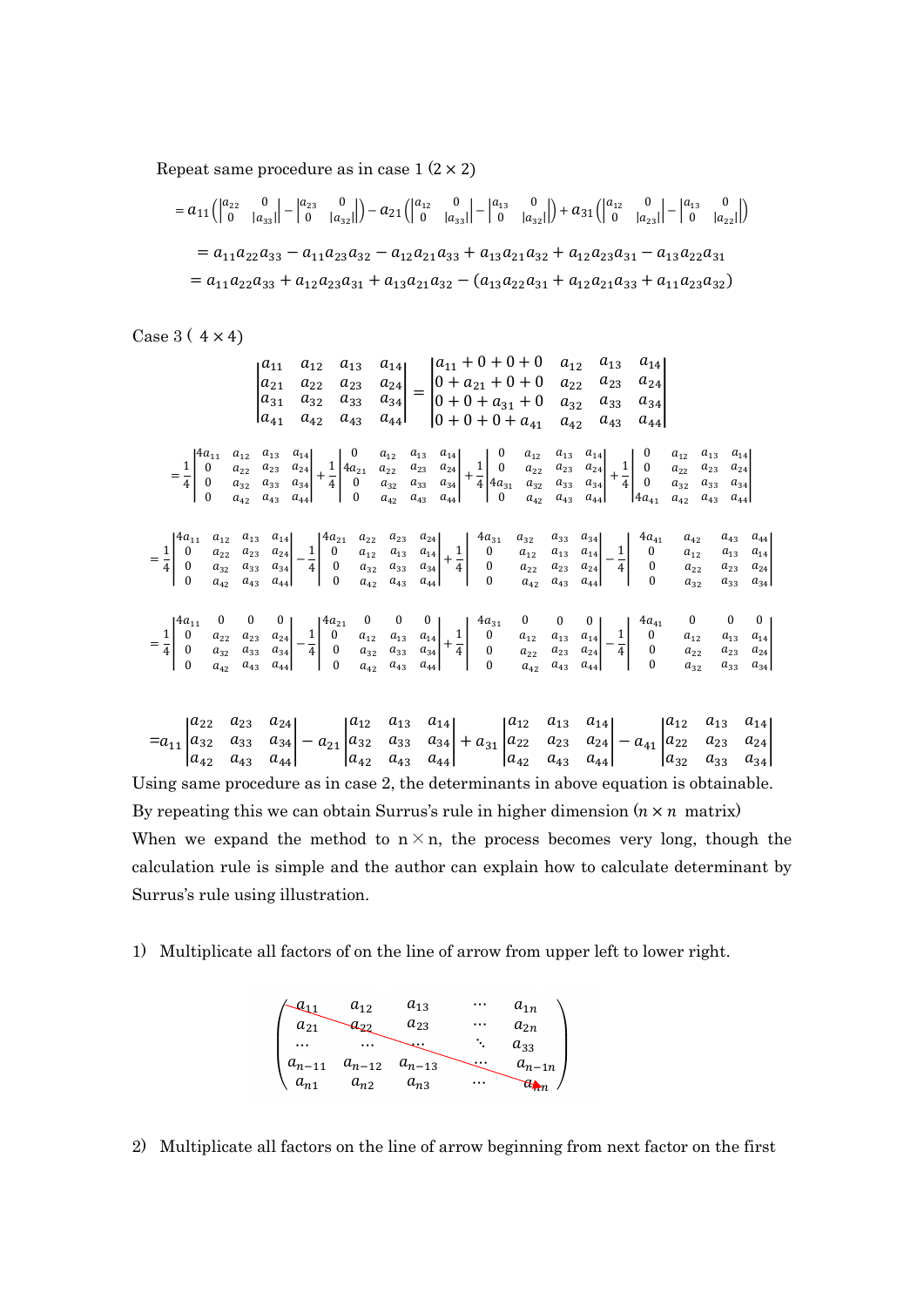row and add the product to the value obtained by former procedure.



3) Repeat same procedure to the end of the first row.



4) Multiplicate all factors on the line of the arrow stating from upper end of the matrix, and deduct the value from former value.



5) Move to the factor before former factor in fist row and deduct the vale from former value.



6) Repeat former procedure to the left end of the first row.